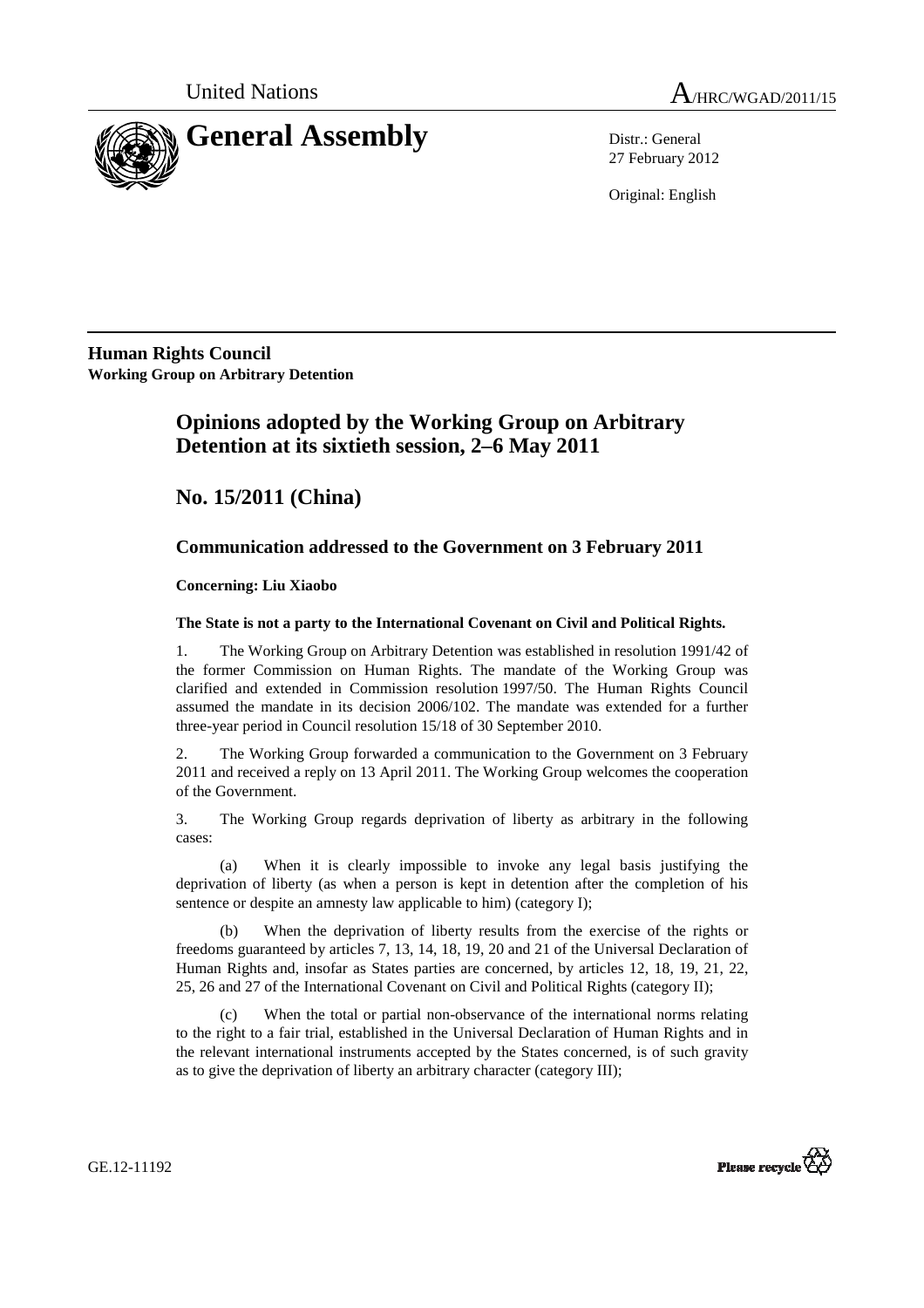(d) When asylum-seekers, immigrants or refugees are subjected to prolonged administrative custody without the possibility of administrative or judicial review or remedy (category IV);

(e) When the deprivation of liberty constitutes a violation of international law for reasons of discrimination based on birth; national, ethnic or social origin; language; religion; economic condition; political or other opinion; gender; sexual orientation; disability or other status, and which aims towards or can result in ignoring the equality of human rights (category V).

4. The case concerns Liu Xiaobo. The Working Group has at the same time considered the case of Liu Xia, who is married to Liu Xiaobo (see opinion No. 16/2011 adopted on 5 May 2011).

5. The Working Group further points out that this is only one of several opinions in which it has been alleged that China is in violation of its international human rights obligations (see opinions No. 26/2010 and No. 29/2010). The Working Group reminds China of its duties to comply with international human rights obligations not to detain arbitrarily, to release persons who are arbitrarily detained, and to provide compensation to them. The duty to comply with international human rights rests not only on the Government but on all officials, including judges, police and security officers, and prison officers with relevant responsibilities. No person can contribute to human rights violations.

6. The United Nations High Commissioner for Human Rights, expressing concern for the fate of human rights defenders in China, has on several occasions mentioned Liu Xiaobo, and called for his release.

7. After Liu Xiaobo was awarded the Nobel Peace Prize, his case was the subject of a press release by the Chairperson of this Working Group, together with the Special Rapporteur on the promotion and protection of the right to freedom of opinion and expression, the Special Rapporteur on the independence of judges and lawyers, and the Special Rapporteur on the situation of human rights defenders, on 11 October 2010. The Working Group now turns to the merits of the case, following submissions from the source and the Government's reply.

### **Submissions**

#### *Communication from the source*

8. The case summarized hereinafter was reported by the source to the Working Group on Arbitrary Detention as follows: Liu Xiaobo, a citizen of China, born 28 December 1955, is a human rights activist and literary scholar. He is usually resident in Qixian in Beijing.

9. He was arrested on 8 December 2008 at his home by police officers from the Beijing Public Security Bureau. The police officers did not state reasons for his arrest, providing an arrest warrant which did not indicate any specific offence. The police officers searched the home of Liu Xiaobo and seized computers and other materials.

10. Liu Xiaobo was held incommunicado from 8 December 2008 to 31 December 2008, and was denied access to his family and legal counsel. He had two visits by his spouse at the Xiaotangshan Conference Centre after 31 December 2008, but was otherwise held in solitary confinement until 23 June 2009.

11. On 23 June 2009, Liu Xiaobo was formally arrested on charges of inciting subversion of state power. He was detained at the Beijing No. 1 Detention Centre until 24 May 2010, when he was moved to Jinzhou Prison in Liaoning Province, where he remains in detention.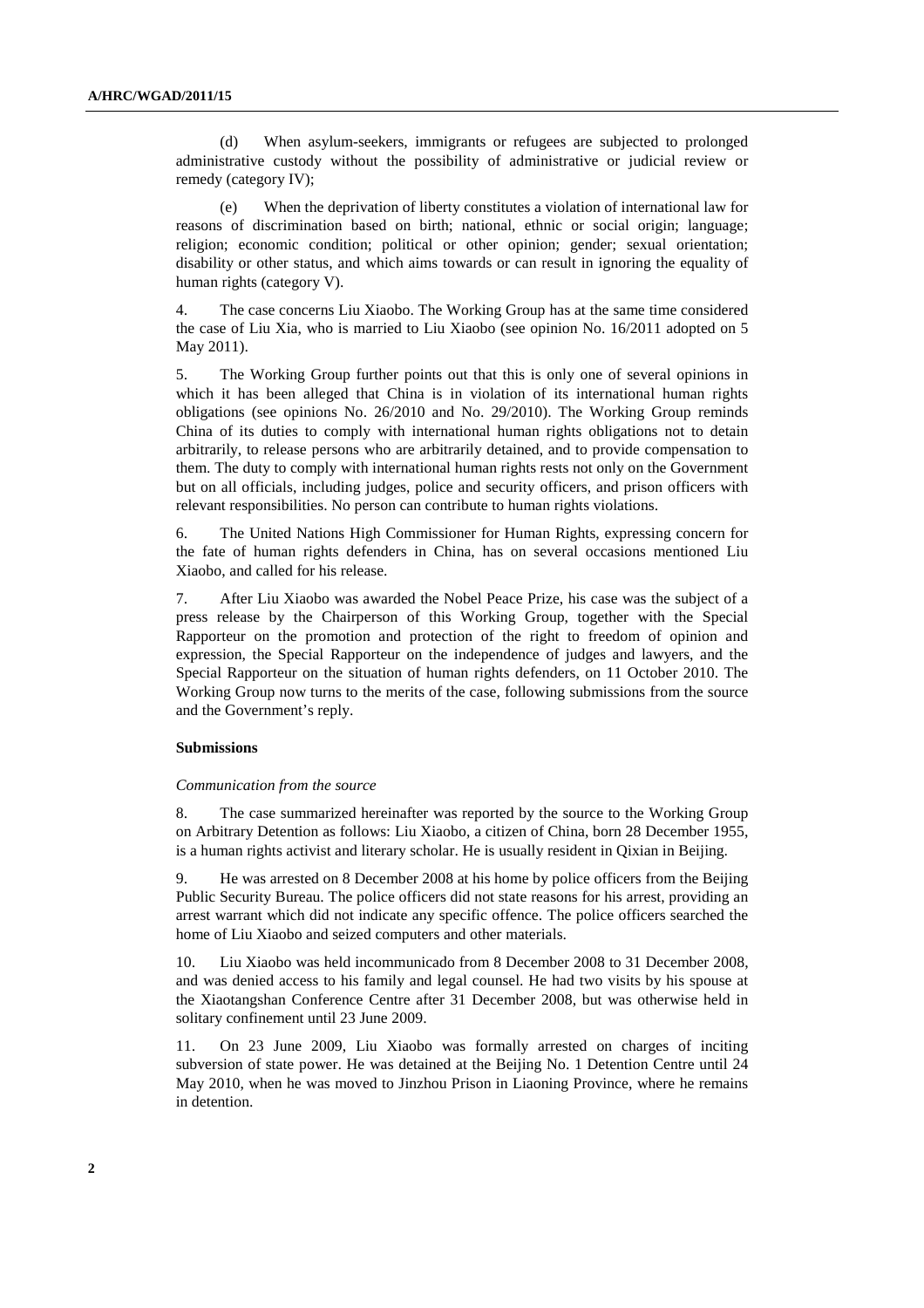12. On 10 December 2010, the Beijing Municipal People's Procuratorate Branch No. 1 submitted the indictment against Liu Xiaobo. The prosecution asserted that Liu Xiaobo had disregarded state laws and, by means of rumour mongering and slander, incited subversion of state power and the overthrow of the socialist system in violation of article 105(2) of the Criminal Law of the People's Republic of China. The source alleges that these charges were based on Liu Xiaobo's participation in "Charter 08" and six articles he has published. The source further informs the Working Group that "Charter 08" is a document drafted by a number of intellectuals, including Liu Xiaobo, calling for political reform in China.

13. On 23 December 2009, Liu Xiaobo was prosecuted before the Beijing Municipal No. 1 Intermediate People's Court. The source alleged that Chinese authorities significantly limited access to the proceeding; journalists, foreign diplomatic representatives, and all but two members of Liu Xiaobo's family were prevented from entering the courthouse for the trial. The police prevented Liu Xia, the spouse of Liu Xiaobo, from leaving her home and attending the trial. The proceedings lasted for two hours, and the court imposed a time limit of 14 minutes for Liu Xiaobo's defence.

14. On 25 December 2009, Liu Xiaobo was convicted for inciting subversion of state power, and sentenced to 11 years' imprisonment and 2 years' loss of political rights. On 9 February 2010, the Beijing Municipal High People's Court rejected the appeal.

#### *Response from the Government*

15. The Government's reply was received on 13 April 2011. It states that citizens of China enjoy the right to freedom of speech, including the right to criticize the government. The Government notes that freedom of speech is limited by articles 51 and 54 of the Constitution of the People's Republic of China, in line with article 19, paragraph 3, of the International Covenant on Civil and Political Rights. The Government argues that the justifications for limitations on the right to freedom of expression contained in article 19, paragraph 3, of the Covenant are present in this case.

16. The Government states that China is a nation respecting the rule of law. Liu Xiaobo was convicted according to the criminal code offences for inciting subversion of state power, and not for the promotion or protection of human rights. The courts strictly followed domestic criminal procedural law, allowing Liu Xiaobo and his lawyers to present a defence with Liu Xiaobo's family members present at the hearing.

#### *Comments from the source*

17. The source claims that Liu Xiaobo's detention is a direct result of his writings, including the "Charter 08" initiative, containing peaceful calls for democratic reform and the protection of human rights in China.

18. The indictment and verdict cite Liu Xiaobo's participation in the production of these materials as the basis for his prosecution. The Government's position that it prosecuted Liu Xiaobo under a criminal charge does not change that the core charges against him directly relate to his exercise of the fundamental right to freedom of expression.

#### **Discussion**

19. Article 9 of the Universal Declaration of Human Rights prohibits arbitrary arrest and detention, declaring that "no one shall be subjected to arbitrary arrest, detention or exile".

20. The prohibition of arbitrary detention is customary international law, authoritatively recognized as a peremptory norm of international law or *jus cogens*; see, inter alia, the established practice of the United Nations as expressed by the Human Rights Committee in its general comment No. 29 (2001) on states of emergency (CCPR/C/21/Rev.1/Add.11, 31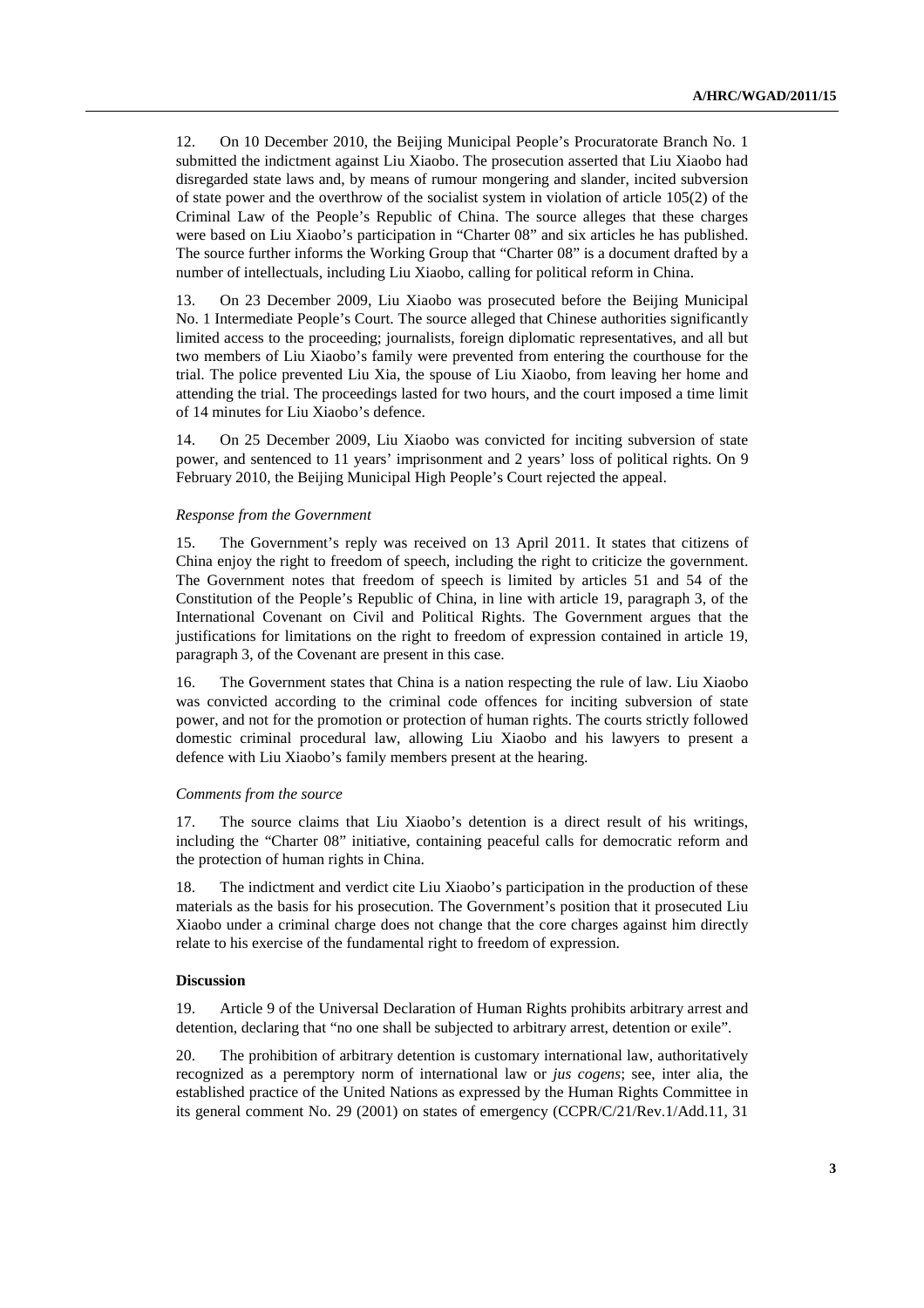August 2001, para. 11), which this Working Group follows in its opinions. Of assistance is the judgment of the International Court of Justice in *Ahmadou Sadio Diallo (Republic of Guinea v. Democratic Republic of the Congo)* of 30 November 2010 and in particular the discussions by Judge Cançado Trindade on arbitrariness in customary international law,\* with which the Working Group agrees. The International Covenant on Civil and Political Rights, other treaties and conventions, and the jurisprudence of the United Nations and other treaty bodies are important sources in determining the extent of what constitutes arbitrary detention in customary international law. The constant jurisprudence of the rulings contained in the opinions of this Working Group, and of the other United Nations special procedure mandate holders, dealing with full range of human rights treaties and customary international law, is yet another source.

21. The Working Group will first address the issues relating to the pretrial detention of Liu Xiaobo. The starting point is the requirements that follow from article 9 of the Universal Declaration of Human Rights (see the 2009 annual report of the Working Group, A/HRC/13/30, 15 January 2010, para. 61). Liu Xiaobo was not informed, at the time of arrest, of the reasons for his arrest or promptly informed of any charges against him. He was not brought promptly before a judge. He was held incommunicado for an extended period and not granted access to legal counsel. The pretrial detention of Liu Xiaobo constitutes a clear violation of article 9.

22. The Working Group will now turn to the trial and sentencing of Liu Xiaobo. The Government states that citizens of China enjoy the right to freedom of speech, including the right to criticize the government. The Government notes that freedom of speech is limited by articles 51 and 54 of the Constitution of the People's Republic of China, and article 19, paragraph 3, of the International Covenant on Civil and Political Rights. Article 51 of the Constitution of the People's Republic of China provides that "the exercise by citizens of the People's Republic of China of their freedoms and rights may not infringe upon the interests of the state, of society and of the collective, or upon the lawful freedoms and rights of other citizens". Article 54 of the Constitution of the People's Republic of China provides that "it is the duty of citizens of the citizens of the People's Republic of China to safeguard the security, honour and interest of the motherland; they must not commit acts detrimental to the security, honour and interests of the motherland". Article 19, paragraph 3, of the International Covenant on Civil and Political Rights provides that "the exercise of the rights provided for in paragraph 2 of this article carries with it special duties and responsibilities. It may therefore be subject to certain restrictions, but these shall only be such as are provided by law and are necessary: (a) for respect of the rights and reputations of others; (b) for the protection of national security or of public order (*ordre public*), or of public health or morals". The Government's position is that the limitations on the right to freedom of expression contained in article 19, paragraph 3, of the Covenant apply in this case.

23. The starting point for the Working Group is the requirements that follow from articles 9 and 10 of the Universal Declaration of Human Rights. The total or partial nonobservance of the relevant international standards contained in the Universal Declaration of Human Rights relating to the right to a fair trial can be of such gravity so as to confer on the deprivation of liberty, of whatever kind, an arbitrary character. The trial was organized in a way which constitutes a breach of fairness. Despite the difficult balancing issues that are involved in free-speech cases, Liu Xiaobo's defence was limited to 14 minutes. His detention thus falls within category III of the categories applicable to the cases submitted to the Working Group.

 $\overline{a}$ 

<sup>\*</sup> See, respectively, International Court of Justice, *Ahmadou Sadio Diallo (Republic of Guinea v. Democratic Republic of the Congo)*, Merits, Judgment of 30 November 2010, *ICJ Reports 2010*, para. 79; and Separate Opinion of Judge Cançado Trindade, pp. 26-37, paras. 107-142.